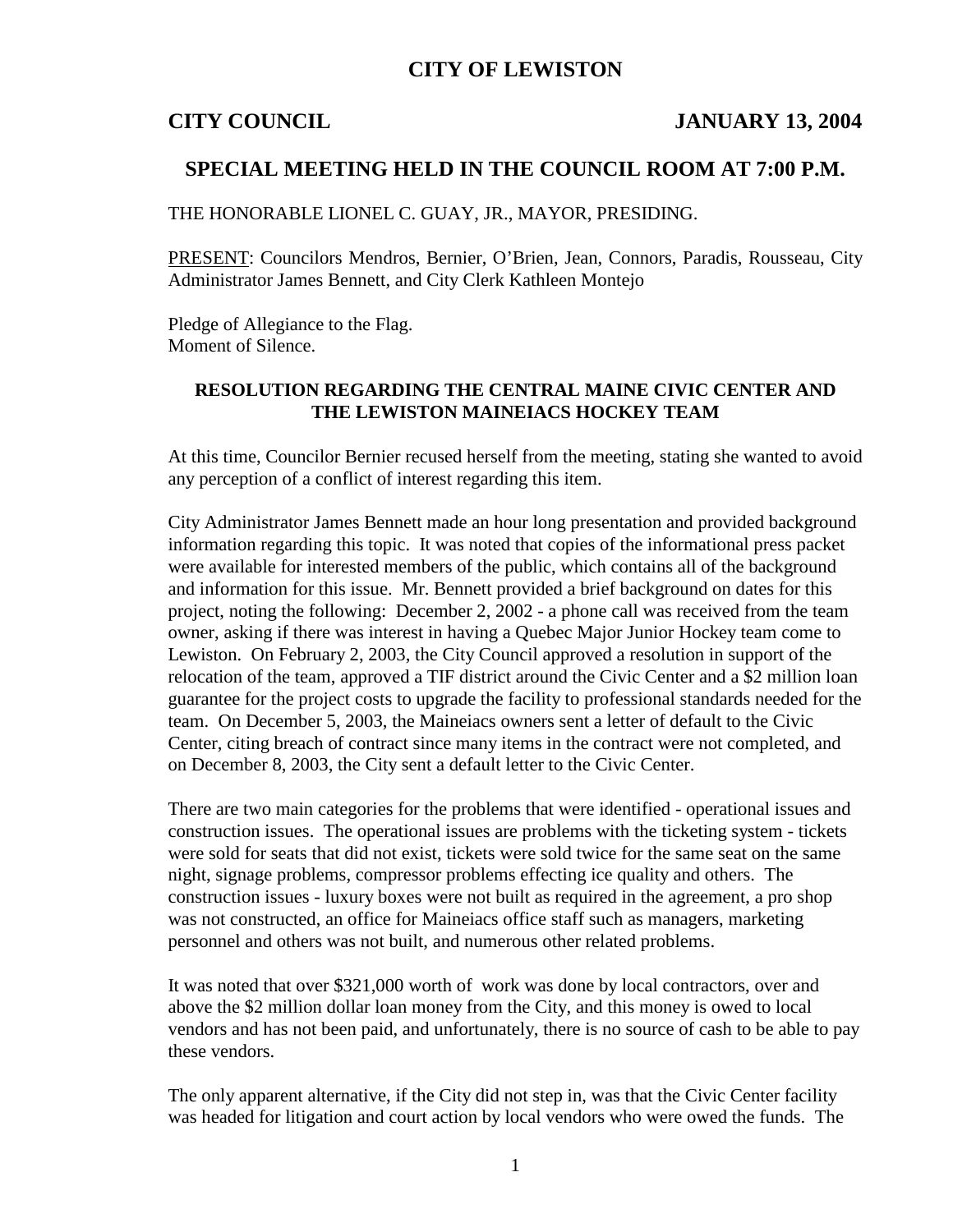facility was already carrying a debt of \$1.5 million dollars , before the City's \$2 million dollar loan. If the facility declared bankruptcy, then the city would be like any other vendor and wait for their money. If the anchor tenant left , the hockey team , then there would be no major cashflow and City would most likely not be paid either.

It was stated that for years, the Civic Center has served as a local place for many community activities - high school graduations, the local circus, local hockey tournaments and many other community events and programs. The hockey team is losing money and not getting what they contractually are due by legal agreement/contract. The City explored many options and alternatives before this action tonight and believes there is a need to hold on to the facility and the team. It was noted that, with the amount of debt on the facility, the facility can not sustain itself without the presence of the hockey team.

Mr. Bennett then reviewed the proposed Civic Center solution costs:

| COSTS:                                      |             |
|---------------------------------------------|-------------|
| <b>Assumed Debt</b>                         | \$1,082,137 |
| <b>Additional City</b>                      | \$75,000    |
| Loan Guarantee                              | \$2,000,000 |
| <b>Outstanding Construction Liabilities</b> | \$321,853   |
| <b>Estimated Funds to Complete</b>          | \$470,000   |
| Original TIF Funds                          | \$150,000   |
| <b>Rent Concessions</b>                     | \$110,000   |
| Maineiacs "Loan"                            | \$200,000   |
| Payment to Roger Theriault                  | \$250,000   |
| TOTAL                                       | \$4,658,990 |

### SOURCES:

| City Other                               |             | \$200,000 Existing Loan Portfolio |
|------------------------------------------|-------------|-----------------------------------|
| Payments to Roger over 10 years for land |             | \$250,000 \$25,000 per year       |
| City Operating (to be repaid)            |             | \$200,000 Carried on books        |
| <b>Other Development Partners</b>        |             | \$300,000 still being negotiated  |
| Balance to be financed                   | \$3,708,990 |                                   |

The proposal is to have the facility overseen by a private entity - a limited liability corporation and this board would hire a manager to run the facility.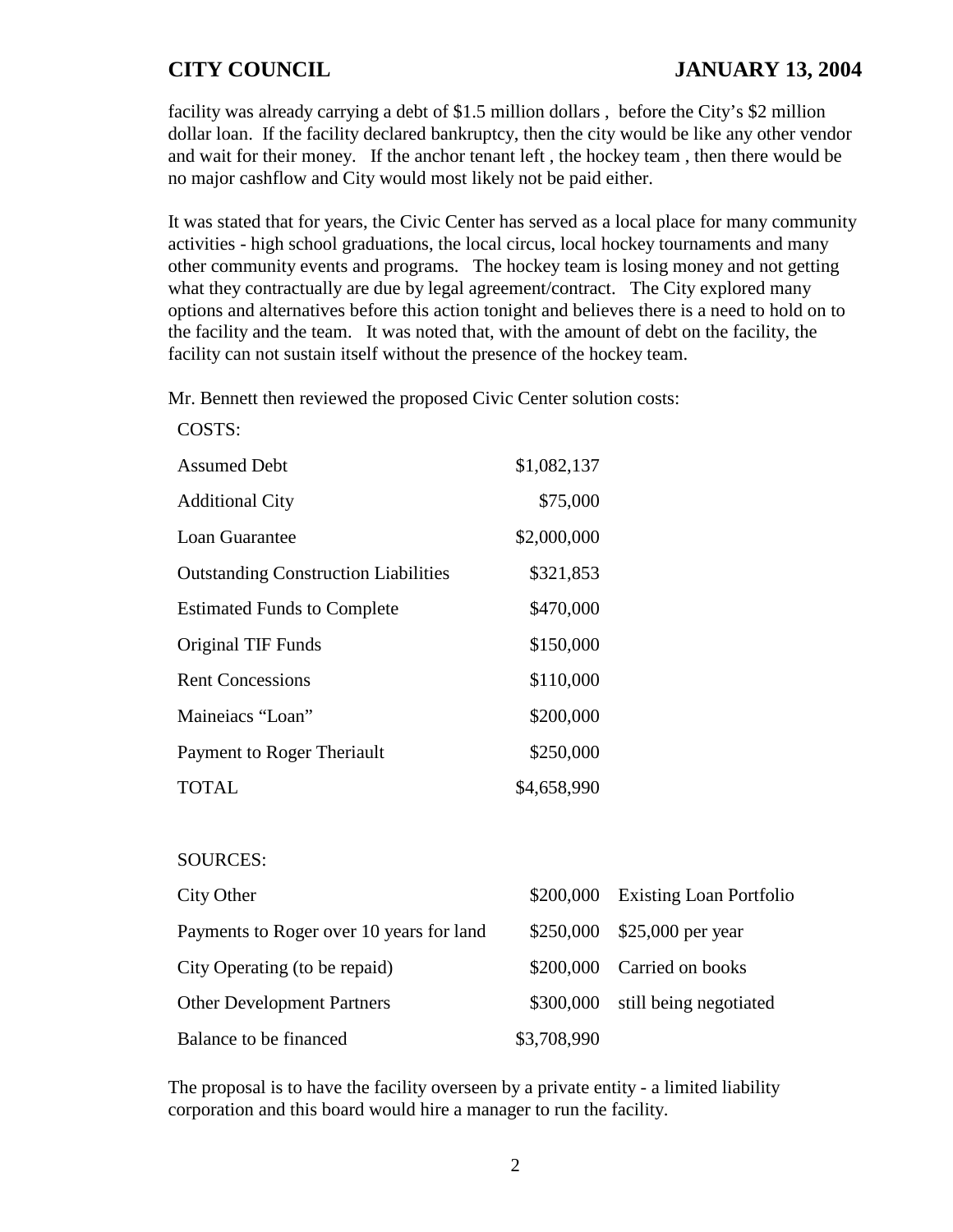At 8:00pm, Mayor Guay opened the floor to receive citizen input and comment. The following citizens addressed the Council:

Mark Just, team owner of the Lewiston Maineiacs addressed the Council and the audience, stating the team is committed to remaining in Lewiston and partnering with the City to make this venture work, he spoke of the strong support received already by the City and the community.

Joyce Bilodeau, 135 Cotton Road said that she understood the need to protect the City's investment and wondered if eminent domain would be a better solution, rather than buying the facility from Mr. Theriault, noting that this is an unpalatable place for the community to be in, and feels the City is rewarding a company who did not have the ability and business sense to support itself.

Larry Gilbert, 39 Cote Street spoke in support of the proposal, yet reminded everyone that Roger Theriault worked to get the team here in the first place, realizing a lifelong dream to have this level of hockey played in town. Mr. Gilbert said he is a season ticket holder and being able to secure the team's future in Lewiston is an investment in the team and the local youth. He noted the billet families are strong and reflect strong community support.

Charles Soule, 170 Bartlett Street spoke against this item, stating the City is rushing into this, and is setting up for a "Bates Mill Number 2", and this project will be like dealing with the Bates Mill issue all over again. He said the City will be in direct competition with the private sector, which is where we should not be.

Elaine Makas, 10 Sheffield Avenue said that she is proud of the team and the community's support of it, noting it is a great opportunity for Lewiston and a good chance to move forward positively. She noted that all of the partners entered into this project with the best of intentions for the City and the team.

Guy Gagnon, 62 Lemont Avenue asked if the building was not already built, how much would it cost to build a new building, and would the City even plan to build a new one, if this "opportunity" was not present, and questioned if this really is an "opportunity" for the City.

Peggy Auger, Auburn addressed the Council and said that she is a billet family mother, and she is speaking on behalf of the billet families and the team. She said the families support the team 100 percent and do not want to see them leave Lewiston. She suggested approaching the City of Auburn to see if they are interested in serving as partners regarding the Civic Center, and suggested the facility could be a Lewiston-Auburn Civic Center. She said that the media could get the results of the Maineiacs games from the internet and report the results during the news broadcasts. She also stated that the amount the City is paying to Roger Theriault to purchase the facility is outrageous.

Jack Cowie, Scarborough complimented the Council on the development work the City has undertaken in the past year, noting that people from area towns are taking notice, and he said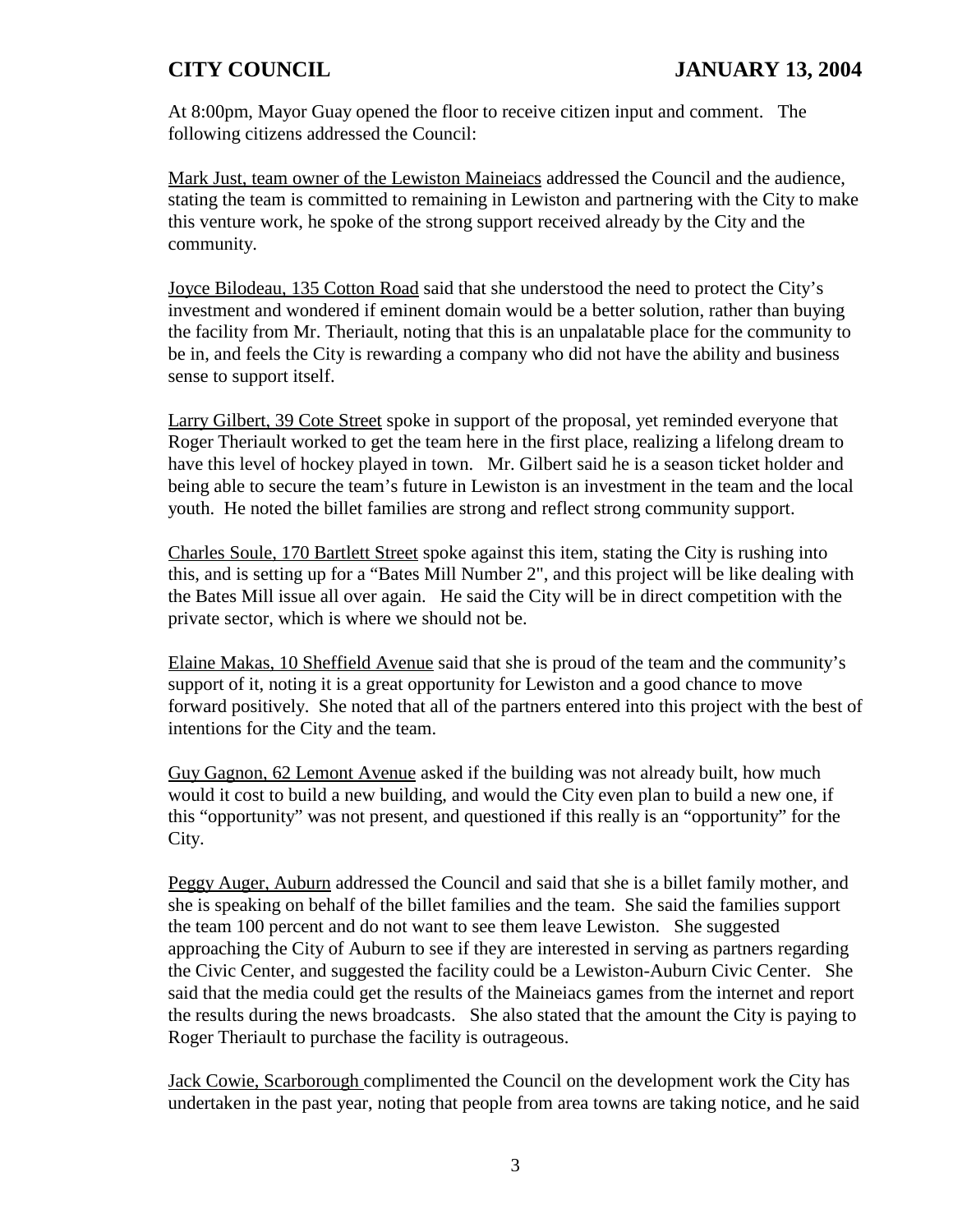# **CITY COUNCIL JANUARY 13, 2004**

that the CMCC facility was a negative for years until the City stepped in to assist Roger with the upgrades. Mr. Cowie said that Roger has been a great supporter of youth hockey and he appreciates what he has done. Mr. Cowie said that he is a sports promoter by profession and feels that the plans laid out regarding keeping the Maineiacs in Lewiston will work.

Rob Aldrich, Auburn said that he is the Lewiston PD school resource officer and said that he hears students mention frequently about not having things to do in the area, but since the Maineiacs team has come to Lewiston, many students are attending the games and supporting the team. He said that he sees kids of all ages at the games and encouraged the City to do what it can to keep the team.

Bruce Damon, 22 Buttonwood Lane said he feels this is a rush decision and the City is a poor business manager, citing the Bates Mill complex operation cost the City \$60 million. He urged the Council to not proceed with this deal, stating it is a real stretch to think the City will make money with this obsolete, inefficient, ineffective facility and cautioned the facility will cost taxpayers money. He asked the Council not to put taxpayer money at risk for a sports team.

Paul Samson, 143 Webster Street addressed the Council and said that Mr. Theriault did the best job he could, but it did not work out, and he asked the Council not to stop the progress with the facility.

Dennis Mason, 804 Webster Street said that Bruce Damon made good points and said there is a list of bad real estate decisions that the City has made in the past. He suggested the City needs more time to study this decision, citing concerns with traffic jams during the games, and noting the City can invest funds into the facility, but the view on the ride in is bad and will project a negative image to people coming into the games. He said a lot more study and planning needs to be done for the entire area. Also wondering about impact on neighborhood regarding increased traffic and noise, with the additional ticket sales that are needed to make this work.

Michael Marcotte, 12 O'Connell Street echoed the comments by Dennis Mason and asked questions about who will own the land and who will be responsible for resurfacing the parking lot. The City Administrator responded saying that at the time of closing the land will be purchased by the LLC.

Debra Rancourt, 27 Sheffield Avenue said the City needs to support this proposal saying there are many positive benefits by having the team here, noting that each game brings people from around Maine and from Canada here to Lewiston to stay in area hotels, shop and dine. She pointed out that the merchandise for the arena is supplied by locate vendors and the 50/50 raffle benefits youth hockey. She said the CMCC could become a first class facility that could attract shows and entertainment.

Rose Wilson, 324 Webster Avenue stated she is a new resident to Lewiston, yet has experience with hockey teams that her seven sons were involved with. She said that having the local hockey teams creates opportunities for kids and could help them stay away from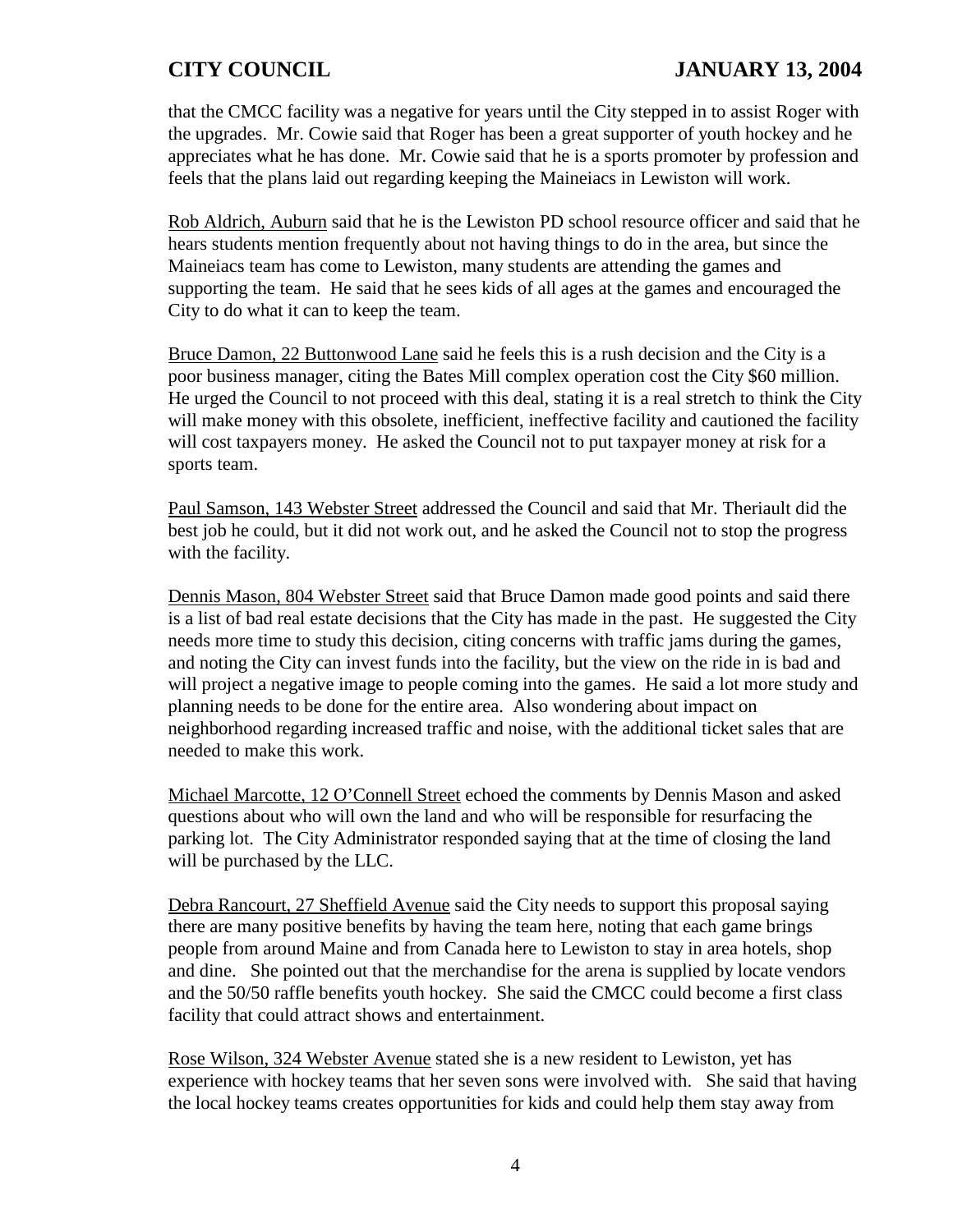drugs. She noted that every speaker tonight with a positive comment received loud applause, and she encouraged the Council to listen to the citizen's responses. Ms. Wilson also noted that any business venture involves risk and said the Council would be wise to take this risk.

Mike Ouellette, said the problems with the disrepair of the facility are in the past and he and the community love the improvements and support the City's forward progress. He noted he is not impressed with the original structure of the original loan last year, and is not impressed with the current deal on the table, yet notes the City has to buy out Roger Theriault. Mr. Ouellette said that he likes seeing all of the progress going on in Lewiston now.

Maurice Paradis, 19 Woodside Drive introduced himself and said he is a local business owner. He suggested that people look at the entire community as a whole, and notice all of the improvements and development currently happening. He urged the Council to put business-minded people on the LLC board and noted the facility can be a money-maker for the City. He said the facility needs to be marketed and supported and encouraged the Council to move forward and make it happen. He said if the project fails, it will have a negative effect on local businesses.

John Parent, 425 Webber Avenue said that if the City does not get ownership of the Civic Center, then we lose the \$2.2 million dollars already invested, he suggested the Council clear the way to get the facility back.

Michael C. Ouellette, 1498 Lisbon Street addressed the Council and said he worked at the Civic Center and said the City's opportunity to take over the facility is the best thing that has ever happened to the City and he asked Councilor to vote yes and go for it.

At this time, with no other members of the public wishing to address the Council, Mayor Guay closed the public input section of the meeting. At this time, Council took a ten minute recess, beginning at 8:45pm and ending at 8:55pm.

Mayor Guay then reconvened the meeting and asked for Council discussion. Councilors discussed the issue for approximately 30 minutes. Councilor O'Brien stated that she has received many calls from citizens - about 95% of the calls are in support, saying this is a great opportunity for the City, and about 5% are opposed to the deal, citing concerns with the cost. Councilor O'Brien said the building already has a lot of work done to the upgrades and noted the parking lot is paved, a huge improvement. She said the City needs the facility for many civic oriented events, not just hockey, and noted there is no land in the City to construct a similar building for large community events. She said the Council and the City have a responsibility to the youth of the community, who will greatly benefit from the City's ownership of the site. She does not want to see another entity buy the facility via an auction and operate it - it is an unknown quantity.

Councilor Mendros expressed concern regarding the attendance numbers, noting there were about 2200 people at this weekend's Maineiacs game, and saying the contract calls for 2500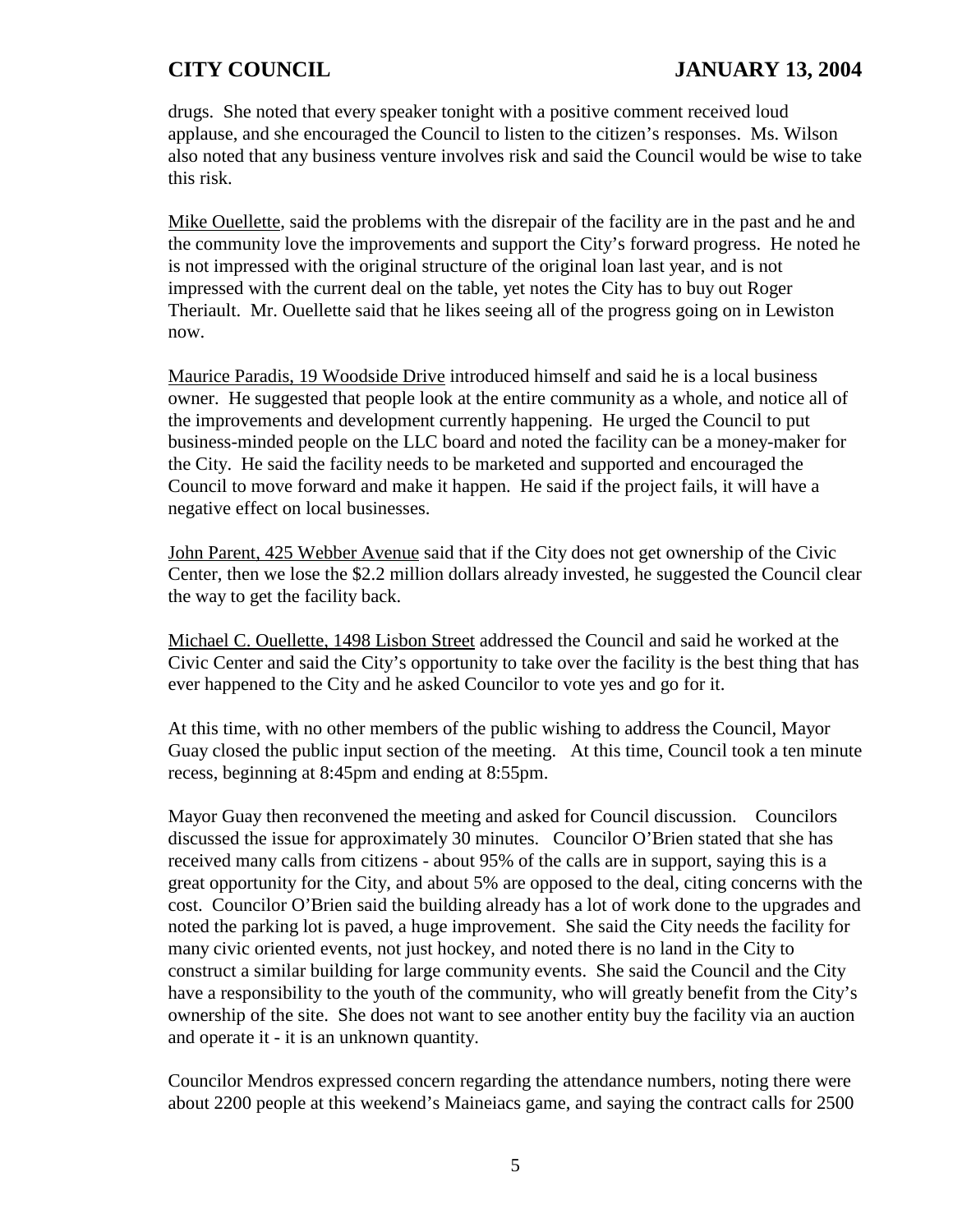tickets sold on average per game next season, over 17 games. He said he is concerned these numbers will not be met. He also expressed concern over the speed of this issue, noting more time is needed to study the pros and cons. Councilor Mendros said he feels the Council is forced to make a decision immediately to either throw away \$2.2 million dollars in City money or take on a major, unknown risk. He also asked about the facility and if it is structurally sound. The City Administrator stated that Shelley Engineering recently issued a report stating the building is structurally sound, and he said that the City's Director of Public Services and the City Engineer both reviewed the report and found it to be complete and thorough. Mr. Bennett also commented regarding the ticket sales, noting the Maineiacs by contract will spend \$300,000 each year on marketing and promotions, something that was suppose to be done this year and wasn't due to the numerous problems at the Civic Center.

Councilor Mendros also said that he is concerned for the elderly tax payers of the community who are on a fixed income and he is trying to be responsive to the "non-hockey" citizens and tax payers of the City.

Councilor Rousseau said the City and the Council have made mistakes in the past and will make them again in the future. He said the difference is how we learn from them and move forward for the betterment of the City, noting that decisions are always made with the best of intentions for the City. He said the Council is facing a big decision, and the phone calls he is receiving from citizens are that people feel this is a "lose-lose situation", and whatever decision is made, people will support it. He said this is a chance for the City to come together as a community - elected officials and citizens can work together to move forward. He will vote for what he feels is best for the entire community, he supports the team and feels this is the best deal that could be developed at this time, with these circumstances. He reminded the Council of the other uses for the facility - auto shows, indoor flea markets, etc. He said there is more at risk here than just money or hockey, noting it is how the community is received and the perception of Lewiston around the state, noting that the community is better than that. He said the community needs the facility, needs to hockey team and need to prove ourselves. He urged all Councilors to vote for this, stating this needs an unanimous vote to show a pledge of support.

Councilor Paradis said that in his past seven years as a municipal official, this is the worse situation he has been asked to make a decision on, noting it is a no win situation and a tough decision. He said the deal is fair to both the City and Roger Theriault, noting if the original loan was from a bank and not the City, that perhaps Mr. Theriault would not be able to maintain some items purchased with business funds, such as a vehicle and some equipment. Councilor Paradis said he will vote yes for this item, because it needs to be done.

Councilor Jean said he is thankful to Roger Theriault for working for many years to bring the team to Lewiston. He said there were about 3200 people in attendance at last week's game, saying there were many young families with children in attendance, all showing great enthusiasm. He said he will vote yes to support this as well.

Councilor Connors noted that various considerations were discussed tonight, all important to the survival of the community. He said that he feels this issue comes down to two points: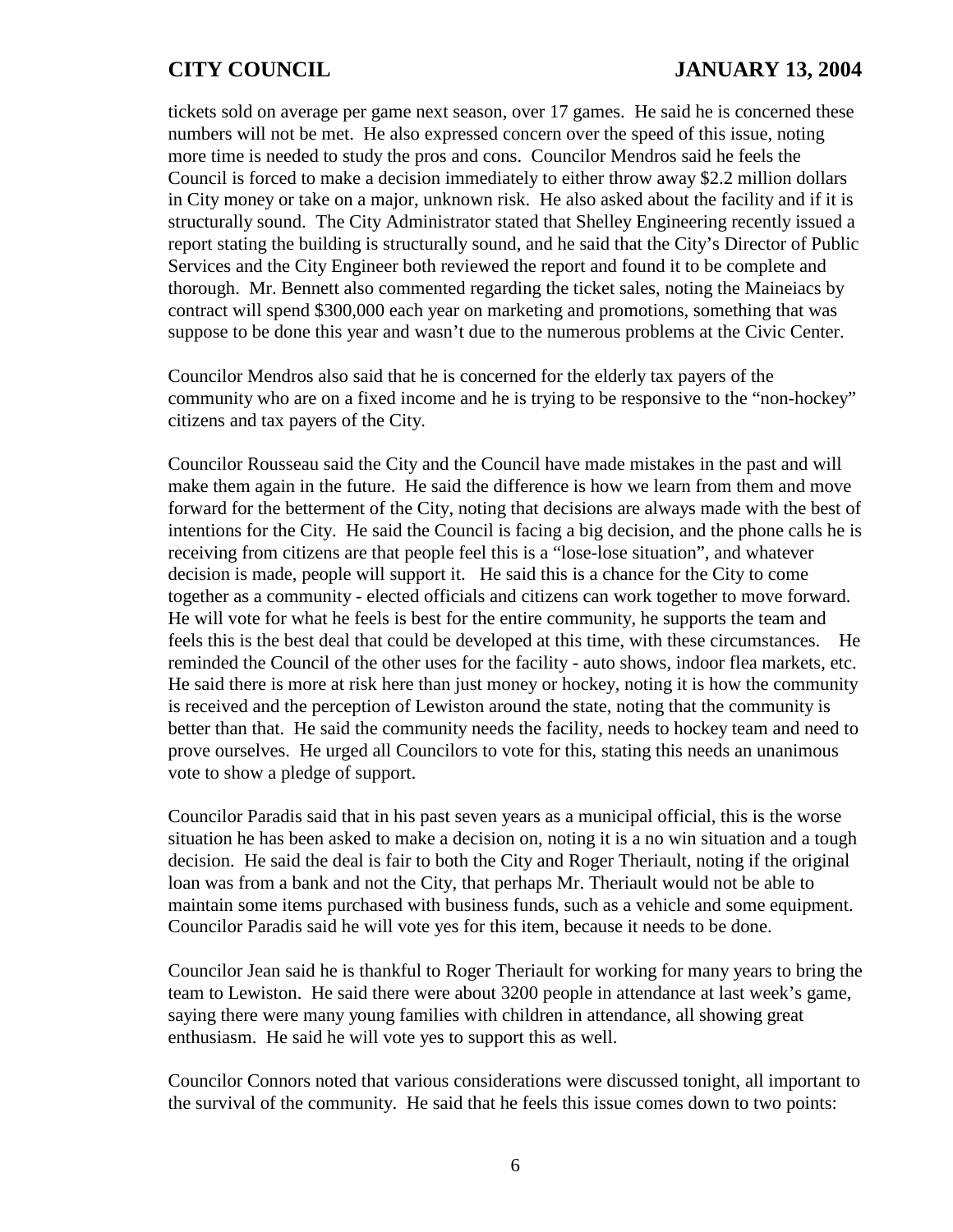1) how best to protect the \$2.2 million dollars the City is on the hook for and already invested in the site and 2) do we, or do we not, want to have a hockey team in the community. He noted that the City's investment will not be protected if the project goes into bankruptcy, saying the City would be sure to lose the \$2.2 million dollars. He also said that it is clear that this community wants the team. He said he is supportive of education and economic development in the community, and he feels the refurbished Civic Center will feed future economic development opportunities and he will be voting yes as well.

Councilor Mendros expressed concerns about the upcoming City budget cycle, stating he does not want to see costs associated with running the Civic Center to be an excuse for an increase in property taxes. He said that he wants this project to work, but not at the expense of tax payers, and does not want this to be an issue to raise taxes over. He said that when the oversight LLC is created, he would suggest selling a position on the Board to an area town, the county or a private entity to help create revenue funds. Councilor Mendros expressed concern regarding the proper accounting of the \$2.2 million that was for the loan to Roger Therriault to renovate the facility. The City Administrator said that all invoices were reviewed when the City Auditor did the bank reconciliation for the facility during the past two weeks. Mr. Bennett said that full financial reviews will be done on the facility's business operations before the City closes on the purchase of the Civic Center on February 2.

## **VOTE (1)**

Motion by Councilor Mendros, seconded by Councilor Connors:

To have a full financial reporting and accounting of funds, to the extent possible and allowable by law, to account for the full \$2.2 million of City money. Passed - Vote 5-1 (Councilor Jean opposed.)

## **VOTE (2)**

Motion by Councilor Jean, seconded by Councilor O'Brien:

Be It Hereby Resolved: That the City Council approves the term sheet dated January 12, 2004 with the Lewiston-Auburn Hockey Arena, Inc. and Roger Theriault; that the City Council authorizes the City Administrator to execute and deliver a purchase and sale agreement substantially in accordance with such term sheet and to execute and deliver any and all other documents necessary in connection with the closing on the purchase of the assets described in the term sheet, and that the City Council authorizes the City Administrator to execute a revised lease with the Maineiacs hockey team for the use of the Central Maine Civic Center substantially in accordance with the terms of the attached term sheet with the Lewiston Maineiacs and to execute and deliver any and all other documents necessary in connection with such lease. Passed - Vote 6-0

Mayor Guay thanked the citizens for attending the session, and thanked the Councilors and city staff for their hard work on this project.